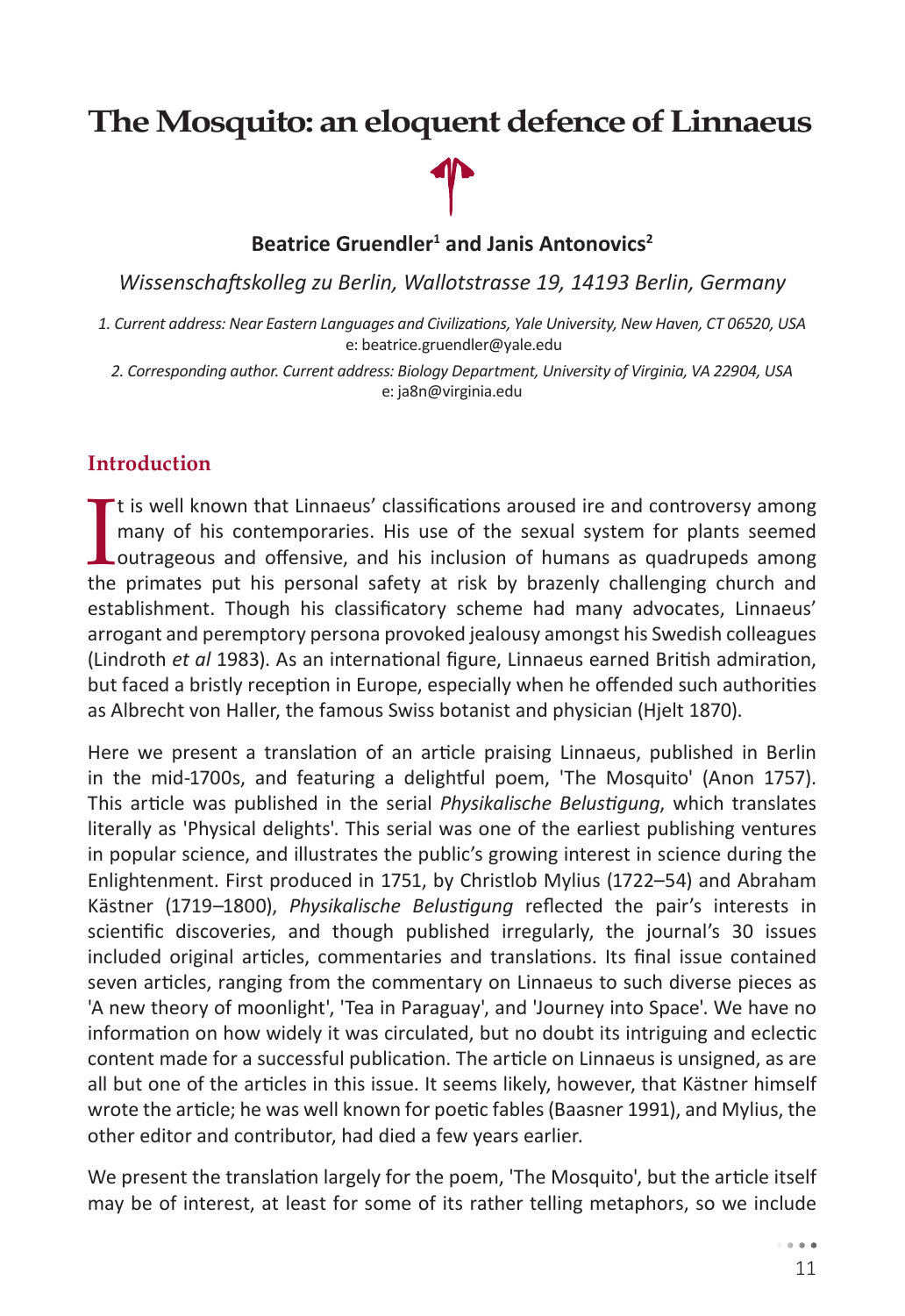#### THE LINNEAN VOL 30(1) APRIL 2014

it for completeness. The author defends the natural system of classification, and realises (as did Linnaeus himself) that the 'natural' Linnaean system, while necessarily partly 'artificial' out of convenience, was an enormous advance over previous systems. The poem metaphorically challenges the criticisms cast on the Linnaean system by those who did not recognise its value. It recounts the observations of a myopic mosquito who, unable to understand the beauty of a Greek statue, criticises the whole thing for defects it perceives in the details. We have kept the translation of the text fairly literal, but taken some liberty with the poem. We therefore also reproduce the poem in German. The original text is available via the web at Google Books.



## **Translation**

### **III. On the systematic classification of minerals, plants, and animals into Classes and Orders.**

We are fortunate to have progressed sufficiently in the study of natural history to have devised good systems of classification for all sorts of species, and ones that are flexible enough to incorporate further observations. Even people who study natural history merely for pleasure can see how much they owe to Linnaeus who revised the chaos and stupidity in natural history so thoroughly that for this he had to endure a downpour of criticism. Without having a proper system for every realm of nature, it is impossible to acquire knowledge and reach the right goals. The anti-systematists (and there are still many of them, because there have always been plenty of ignoramuses) must rely almost totally on memorisation, and all they acquire is past knowledge, whereas a systematist can undertake the most exact investigation with little effort and insightful confidence. Many people today agree with us on this point. If it were only as little effort to convince them which classification is the best and how it can be most usefully achieved. In this respect, most people trust their own intuition too much. Does not every reasonable person, who is used to thinking a bit deeper, have to laugh when another botanist still divides plants into trees and herbs and considers that this is a natural division? The older scholars, who had to break the ice, can be excused, although many of these already had progressed further. The gardener is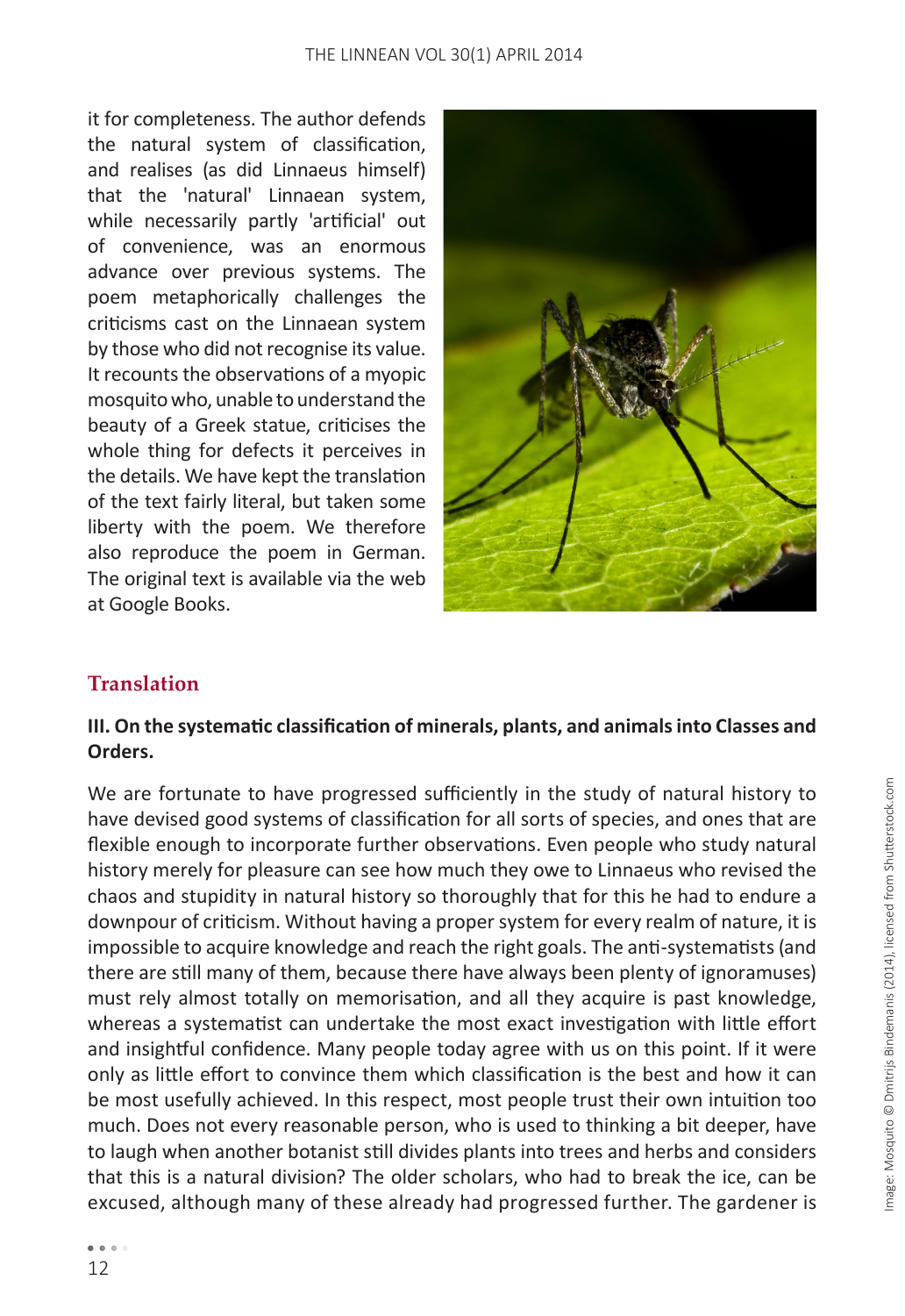happy to split them in this way, and perhaps the farmer too. But the herbalist should have better grounds for division. We however, we who can stand on their shoulders must see further than they, or not want to insist on what we see, let alone blame famous men who see further than us, lest we be in the position of the mosquito in the following fable:

#### **The Mosquito**

On a marble statue, which to give the finest sheen an artist had much care decreed, a mosquito crawled about. And like a philosopher who deeply thinks in pose, and places his finger on his wrinkled nose to pretend to argue learnedly, it likewise rubbed its beak with spindly feet while entertaining thoughts.

It spoke: I'd like to know indeed why some wise fool stands by this image raptured. Wherever my foot treads, The ground is rough and coarse. And as far as my eye can probe, there is no beauty to behold. Thus 'tis only fools who praise! **\* \* \*** 

A small mind that toils in vain to understand the beauty of the whole, is satisfied with pointing out the smallest stain and can but insult him who has the larger view.

#### **Die Mücke**

An einer marmoren Statüe, Um die ein Künstler sich besondre Mühe Den feinsten Zug zu treffen gab, Kroch einst die Mücke auf und ab, Und wie ein Philosoph, der tief zu denken pflegt, Den Finger, um gelehrt zu zanken, Auf die gerümpfte Nase legt; So rieb sie auch zu forschenden Gedanken, Die Schnauze sich mit dürren Füssen.

Sie sprach: Ich möchte doch wohl wissen, Warum so mancher weiser Thor Entzückt bey diesem Bilde steht, Es fühlt mein Fuß, so weit er geht Den Boden rauh und holpricht an. So scharf mein Auge forschen kan, Will wir sich doch nichts schönes weisen, Drum Thoren sind es, die es preisen! **\* \* \***

Ein kleiner Geist, der sich umsonst bemüht, Des Ganzen Schönheit einzusehen, Begnügt sich im Vorübergehen Die kleinsten Fehler auszuspähen, Und schimpft auf den, der weiter sieht.

The Linnaean plant system is this beautiful statue on which many mosquitoes have been crawling. Nevertheless, it is hardly my purpose here to involve myself with stubborn people. I only want to say something regarding a bias to which we are all prone when we look at the classification of the works of nature by others. I have often heard of complaints about the unevenness of Classes. However, nothing is more certain than that in a truly natural system, some Classes would often have high abundances, while others would often consist of only one or a pair of members. Let us see whose fault this is. If one wants the philosopher of natural history to divide things up correctly then it is indisputable that he must do it in the same way that nature has. Only most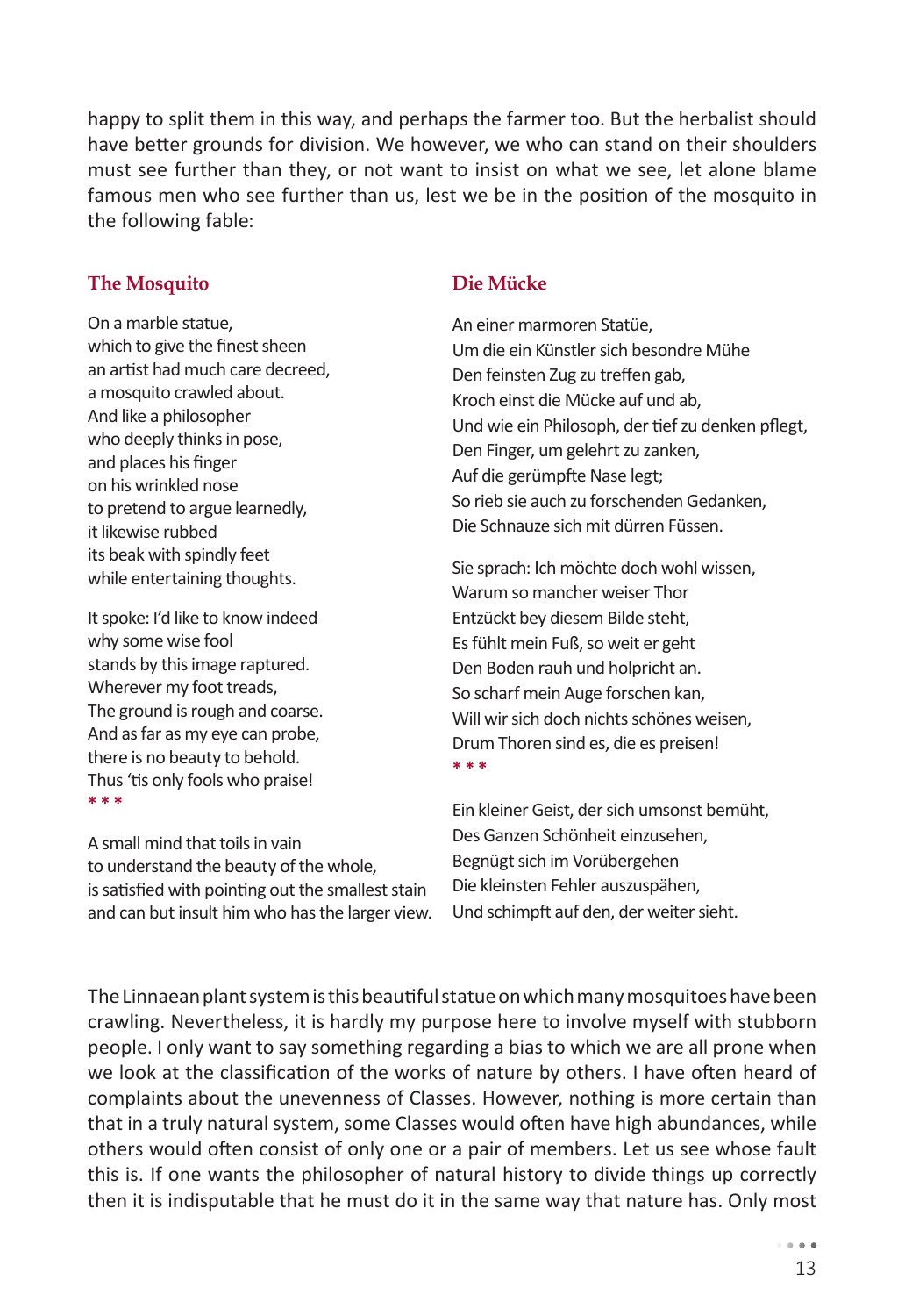people, when they consider a natural system don't realise that nature does not make Classes and Orders, like in a school. These latter are no doubt very similar to each other. However in nature, one should not follow this concept of Class and Order. For example, there are so many kinds of plants that are so similar to each other that even someone who is inexperienced easily sees that they cannot be separated from each other. One of the clearest examples is the Class Papilionaceorum or the Diadelphia of Linnaeus. Conversely there are very many flowers that differ greatly from each other and one can therefore only put them each in a **single**<sup>1</sup> Class, not to say a single Order. Thus a single class should be made on the basis of rules and similarity in nature. And this is really the reason why we still don't have a singular natural system for the plant kingdom, because the students of nature appear not to have considered that a whole natural Class (indeed very often) has to consist of relatively few kinds of plants. And it should be expected that some such classes would be more abundant than others. One can consult the Linnaean philosophy of botany to see how many plants remain which do not want to be placed in any natural order. The difference in natural history between a real systematist and a false one is a difference as big as that between

a **dissectionist** and a **butcher**. The latter is intent on making attractive and equal pieces out of a body, and does not give a thought to the joints, or accordingly to divide the whole of the body into pieces. The former however, is careful to consider nature in all its smallest parts, and does not care whether his parts are all attractive and of the same size. In this respect, I think one can find no better analogy. It can also serve as a proof of how nature itself alternates between the large

**6**<br>betwee<br>ad a fal **The difference in natural history between a real systematist and a false one is a difference as big as that between a DISSECTIONIST and a BUTCHER.**

and the small. We can often find the reason why some classes are not as substantial as others. The amphibian Class is considerably smaller than the others, and who does not see in this the wisdom of the Creator who did not want to afflict us with more dangerous animals. **EXPLEM**<br>bstantial<br>who does<br>ith more

I cannot explain this better than by using the fifth Order of the Class of quadrupeds in the Linnaean system. The other five Orders clearly suggest a natural division based on the teeth (Footnote in original: I exclude some details which, after the reminder of Mr Kleims, Linnaeus corrected in subsequent editions); thus the characteristics of this fifth Order are described as 'Dentes a reliquis 1.2.3.4.6. diversi, anomali<sup>12,3</sup>. Here I can say nothing other than that each of these animals should be put into its own Order because nature had wished for nothing else in view of the natural differences between these animals, and their lack of similarity with each other. The **elephant** and the **rhinoceros** and perhaps the **pig** could be put in the same Order, but the **horse** and the **hippopotamus** should each obviously be in their own Orders. Incidentally, Mr Linnaeus seems to have done quite well here by not making several Orders out